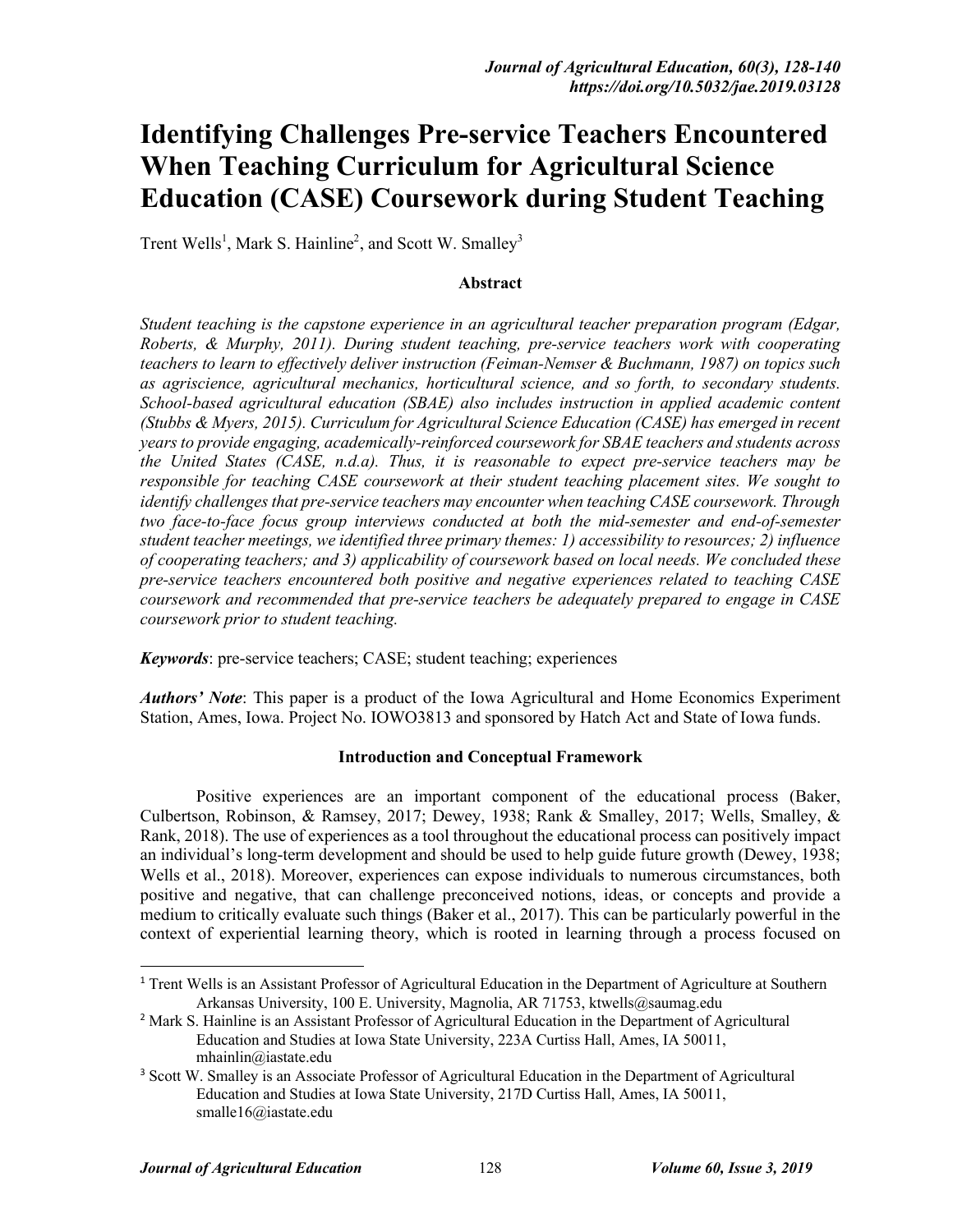experience with, and subsequent reflection on, a given topic, ultimately guiding change (Baker, Robinson, & Kolb, 2012; Kolb, 2015). Serving as the conceptual framework for the present study, experiential learning theory has long been incorporated into school-based agricultural education (SBAE) settings and has taken many shapes and forms, such as through student teaching (Baker et al., 2012; Roberts, 2006).

The agricultural teacher preparation process is focused on providing opportunities, such as technical agriculture coursework, SBAE program observations, early field experiences (EFEs), and student teaching experiences, that serve to develop pre-service teachers' abilities to successfully lead SBAE programs as in-service teachers (Whittington, 2005). Designed to serve as the capstone portion of a teacher preparation program, student teaching experiences allow pre-service teachers the opportunity to apply the knowledge and skills acquired throughout the duration of their teacher preparation program within a school setting under the supervision of an experienced cooperating teacher (Feiman-Nemser & Buchmann, 1987). More specifically, Feiman-Nemser and Buchmann (1987) characterized student teaching as "experiential; that is, it offers the chance to teach under guidance, to watch an experienced teacher close up… to discover what it 'feels like' to be in charge of a class" (p. 256). The student teaching experience can positively contribute to helping develop preservice teachers' self-efficacy (Al-Awidi & Alghazo, 2012) in an area of teaching (e.g., working with instructional technology, performing non-teaching responsibilities, etc.). Designed as a final stage in the agricultural teacher preparation process (Whittington, 2005), student teaching allows pre-service teachers to essentially practice becoming effective SBAE teachers while engaged in the learning process themselves.

As noted by Edgar, Roberts, and Murphy (2011), "[t]he capstone experience of student teaching is a critical period for future professionals in agricultural education" (p. 15). In the context of SBAE, the student teaching experience has been studied quite extensively with differing foci. In their studies of student teaching activity relevance, Smalley, Retallick, and Paulsen (2015a) determined that student teachers believe many activities, such as teaching in laboratory-based settings, developing and implementing appropriate learning experiences, and so forth, are relevant to their development in the capstone portion of their teacher preparation programs. Likewise, Smalley, Retallick, and Paulsen (2015b) also found cooperating teachers' beliefs about student teaching activities' relevance echoed those of student teachers, thus indicating a congruence of thought between the two groups. Edwards and Briers (2001) noted cooperating teachers perceived the use of "[d]aily (systematic) classroom and/or laboratory instruction" (p. 36) was an important component of student teaching experiences.

In terms of teaching style, Stripling, Thoron, and Estepp (2014) noted student teachers often "used student-centered activities with the greatest frequency" (p. 158), thus indicating that student teaching offers the opportunity for student teachers "to follow through with their preferred method and extend student-centered lessons into the authentic experience - their student teaching internship" (p. 158). Interestingly, Stripling et al. (2014) also found student teachers often do not feel prepared to teach science-oriented technical agriculture content such as food science, biotechnology, and veterinary science after completing their student teaching experience. Moreover, as detailed by Krysher, Robinson, Montgomery, and Edwards (2012), student teachers can recognize challenges and successes during the student teaching experience. Perhaps teaching academically-oriented SBAE coursework, such as Curriculum for Agricultural Science Education (CASE) courses, can present its own challenges and rewards.

Roberts and Dyer (2004) noted effective SBAE teachers work to proactively, contextually teach academic content (i.e., science, mathematics, language arts, etc.) within their curricula. Moreover, as pushes for the contextual teaching of academic content through SBAE coursework have occurred in recent decades, SBAE teachers have been expected to respond appropriately and proactively (McKim,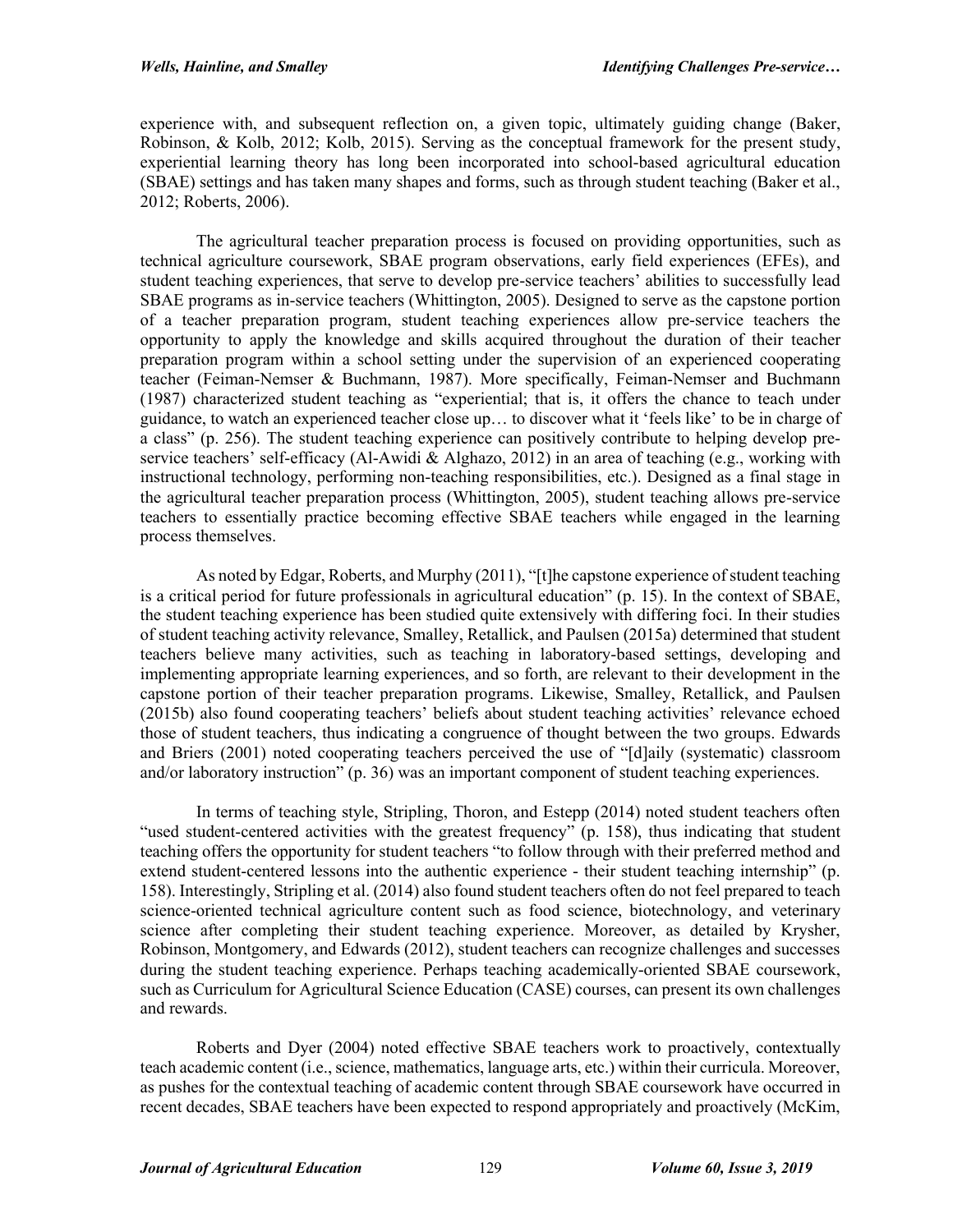Sorensen, & Velez, 2016). As noted by Ulmer et al. (2013), school administrators appear to hold value toward contextually teaching academic content through SBAE coursework. Thompson and Warnick (2007) noted secondary science teachers tend to value SBAE curricula as a source for contextually teaching science-based content. Further, SBAE teachers generally have positive attitudes toward teaching science content within their curricula (Balschweid & Thompson, 2002).

Considering these ideas, one response has been the development and implementation of CASE courses in SBAE programs nationwide. Initiated in 2007 by the National Council for Agricultural Education, "CASE provides purposeful enhancement of science, mathematics, and English language understanding" (CASE, n.d.b,  $\P$  2). Since its initial development, CASE course adoption has occurred in SBAE programs across the United States, with over 1,800 teachers spread across over 40 states and the Virgin Islands incorporating CASE into their programming (CASE, n.d.a). Further, CASE (n.d.a) estimated that "61,600 agricultural education students will be taught through a CASE course in the 2018-2019 school year" (¶ 1), indicating that CASE coursework has direct and immediate impacts on many secondary students. As detailed by Lambert, Velez, and Elliott (2014) in their study of teachers' experiences implementing CASE in SBAE programs, CASE can be a useful, student-centered, and practical method to teach and emphasize pragmatic academic knowledge and skills via a technical agriculture context. Lambert et al. (2014) also acknowledged that incorporating CASE courses can present its own issues, can be complex and challenging, and can be rewarding and beneficial for SBAE stakeholders.

Through interviews with SBAE teachers, Stubbs and Myers (2015) found that the contextual teaching of academic content can positively impact secondary students without sacrificing technical agriculture knowledge and skill development. Baker, Bunch, and Kelsey (2015) opined that contextually teaching academic content "can occur in what may appear as a very traditional agricultural education program" (p. 232), further emphasizing that planning for such a blending of academic and technical agriculture content must be proactive and purposeful. What is more, pre-service teachers have recognized that there exists value in emphasizing the academic content inherently found within SBAE content, as documented by Haynes, Gill, Chumbley, and Slater (2014). Examining these concepts through the lens of teacher education, it is interesting to postulate that as pre-service teachers matriculate through teacher preparation programs, they may likely encounter SBAE teachers who teach CASE courses in their programs, particularly during student teaching.

Lambert et al. (2014) documented the positive and negative experiences of SBAE teachers who taught CASE coursework; yet, what of the pre-service teachers who engage in the same coursework under the guidance of cooperating teachers? The use of experiences in a context can be beneficial to better understanding a topic (Lambert et al., 2014; Wells et al., 2018). Further, as Lambert et al. (2014) noted, in-service teachers have questions about "the readiness of pre-service teachers to understand and implement the [CASE] curriculum as first year teachers. Further research should examine the[ir] readiness… to actively engage with the CASE curriculum and implement it in the classroom during their first year" (p. 112). To help prepare pre-service teachers to teach CASE courses during and after student teaching, CASE (n.d.c) currently offers certifications for pre-service teachers in the Introduction to Agriculture, Food, and Natural Resources (AFNR) and Principles of Agricultural Science - Animal (ASA) courses. However, despite these certifications offered by CASE, it is still reasonable to expect that pre-service teachers will have varying experiences with CASE during student teaching, particularly if CASE certification was not obtained prior to student teaching. Perhaps studying pre-service teachers' experiences with teaching CASE coursework during their student teaching semesters could be beneficial to understanding how to engage pre-service and early-career teachers in enhancing the academic rigor of SBAE programs. Moreover, how would these experiences impact preservice teachers' student teaching experiences?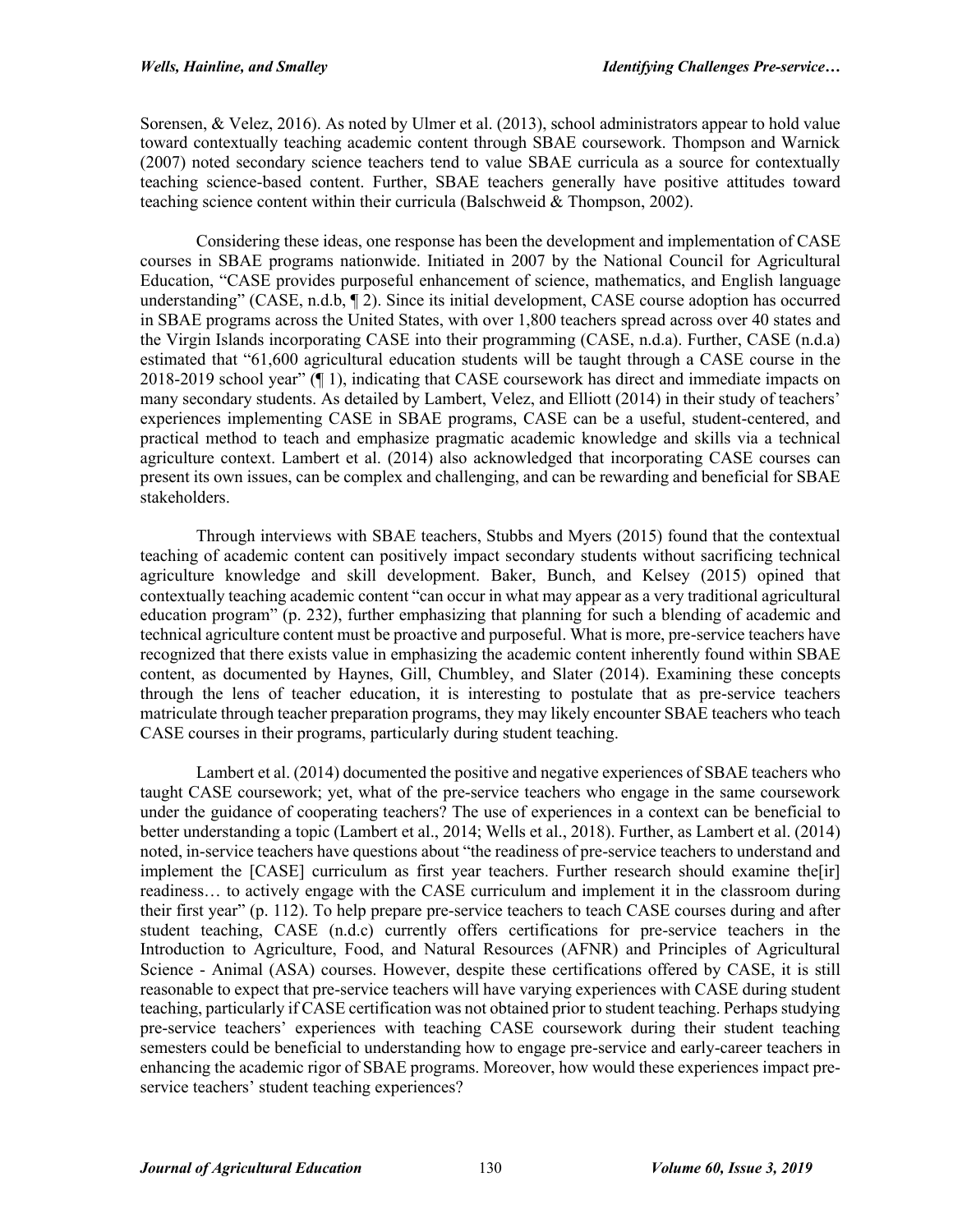# **Research Questions and Purpose**

Based upon the preceding literature and the application of experiential learning theory in SBAE settings (Roberts, 2006), two central research questions emerged that guided our study:

- 1. What challenges do pre-service teachers experience when teaching CASE coursework during their student teaching experiences?
- 2. How do pre-service teachers overcome these challenges?

Rooted in these questions, the purpose of our study was to identify the challenges pre-service teachers encountered when teaching CASE coursework during their student teaching experiences. The present study aligned with Research Priority 5 of the National Research Agenda (NRA) of the American Association for Agricultural Education (AAAE): Efficient and Effective Agricultural Education Programs (Thoron, Myers, & Barrick, 2016). Student teaching is a capstone experience for pre-service teachers (Edgar et al., 2011) and is thus the application of the entirety of the agricultural teacher preparation process within the confines of a school-based placement site (Whittington, 2005). Cooperating teachers work with student teachers to facilitate practical knowledge and skill development in actual SBAE settings (Smalley et al., 2015b). The ever-increasing complexities and diversities associated with teaching and learning necessitate that future in-service teachers will face no shortage of issues related to technical and academic knowledge and skill development (Thoron et al., 2016).

Preparing pre-service teachers via high-quality, effective student teaching experiences provide needed professional development is paramount to the sustainability of SBAE (Edgar et al., 2011), as the need for well-prepared agricultural education practitioners is critical (Thoron et al., 2016). As part of addressing and understanding the needs for adequate professional development for student teachers via exposure to and immersion within CASE coursework, we sought to explore the challenges that preservice teachers faced when teaching CASE coursework throughout their student teaching experiences. We hope that identifying any such challenges will help to better position the profession to assist preservice teachers via implementing effective and proactive preparation procedures for these forthcoming professionals.

## **Methods**

The present study was initiated upon university Institutional Review Board (IRB) approval. We conducted this study with six pre-service teachers whose student teaching experiences were conducted at various SBAE programs across the state. To protect the identities of each pre-service teacher, we assigned him or her a pseudonym. The typical SBAE program in which the pre-service teachers completed their student teaching experiences was located in a rural setting, included at least one CASE course annually within its programming, and was a single-teacher program. The typical preservice teacher included in the present study was female  $(n = 4)$ , was completing her student teaching experience during her undergraduate degree program, had not been enrolled in a CASE course while she was a high school student, and taught at least one CASE course during her student teaching experience. Five of the pre-service teachers were certified in the CASE AFNR curriculum prior to their student teaching experiences.

Regarding coursework responsibilities, there was quite a bit of variance in each pre-service teacher's course load. **Anna** taught coursework in precision agriculture, agronomy (Principles of Agricultural Science – Plant [ASP] curriculum), agricultural mechanics, and ninth-grade introductoryand eighth- grade exploratory-level courses (AFNR curriculum). **Olga** taught two introductory-level courses (AFNR curriculum), two plant science courses (ASP curriculum), an animal science courses (ASA curriculum), all of which used CASE curricula, as well as an agricultural business and an eighth-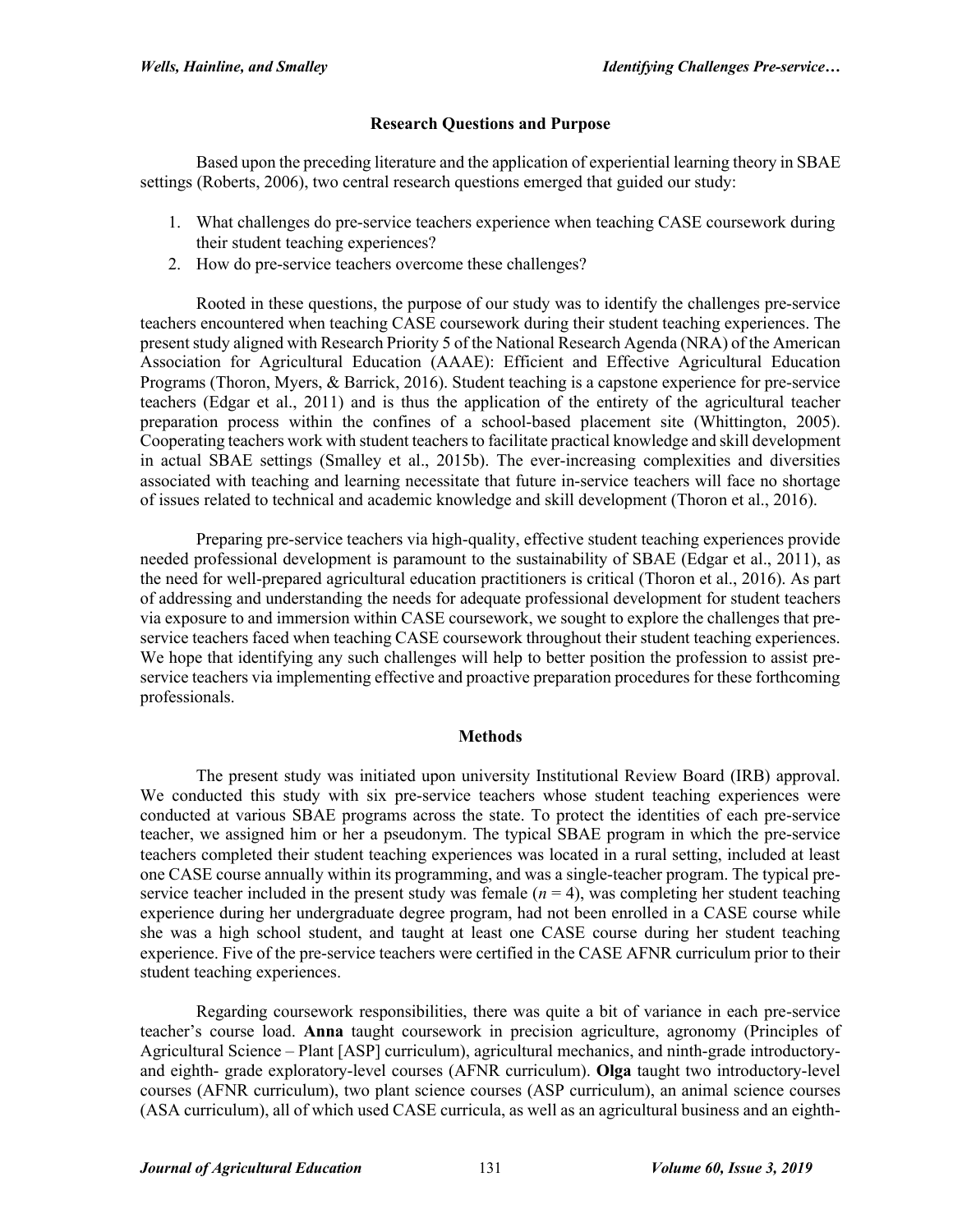grade exploratory course that did not incorporate CASE. **Lars** taught an introductory-level course (AFNR curriculum), soil and welding course, a horticultural science course (ASP curriculum), and a community college dual-enrollment animal science course. **Chris** taught four welding courses, two animal science courses (ASA curriculum), and an introductory-level course for ninth-grade students (AFNR curriculum). **Haley** taught three ninth-grade introductory courses (AFNR curriculum), an agronomy course, an eighth-grade exploratory course, and a natural resources management course. **Kara** taught an animal science course, a plant and soil science course, an applied agriculture course, a biotechnology course, a food science course, an independent studies course, and an exploratory-level course that was focused on animal science.

Data were collected via two focus group sessions conducted during two on-campus meetings with all six of the pre-service teachers. Each pre-service teacher was required to sign and return an informed consent form to us prior to engaging in our study. Each focus group session was audio- and video-recorded. The first meeting and focus group session were conducted during the mid-point of the university's semester, which was approximately eight weeks into their student teaching experiences, while the second meeting and focus group session were conducted during the final week of the university's semester. To guide each focus group session, we developed and used a written list of items (see Table 1).

Table 1

## *Interview Items Used During Each Focus Group Session*

| Interview Items |                                                                                             |
|-----------------|---------------------------------------------------------------------------------------------|
|                 | Describe how teaching CASE coursework has gone this semester.                               |
|                 | Describe how working with a CASE certified cooperating teacher has been.                    |
|                 | Describe your procedures for preparing to teach CASE coursework.                            |
|                 | Describe the teaching approaches that you have used when teaching CASE coursework.          |
|                 | Describe any challenges you have experienced when teaching CASE coursework.                 |
| 6               | Describe the fidelity of the CASE coursework as you have implemented it thus far.           |
|                 | Describe your post-student teaching plans regarding CASE coursework.                        |
| 8               | Based on your experiences thus far, describe any changes to your professional practice that |
|                 | you plan to make or would like to make.                                                     |

In addition to the items listed in Table 1, probing questions were also used. Both focus group sessions were moderated by one of us. In addition, one of us also took observation notes during each focus group session. After the conclusion of each focus group session, we met to debrief and discuss the events of each one. Each focus group session was subsequently transcribed and re-checked for accuracy.

This study used a qualitative approach defined by Merriam (2009). Once data were collected, constant comparative methods of data analysis were used along with content analysis to identify themes (Merriam, 2009). Using open coding procedures, data were coded and themes were delineated to provide validation of analysis. We reviewed the observation notes taken during each focus group session. We also independently reviewed data and developed themes before collectively comparing notes. We used qualitative research practices to establish trustworthiness of the results. Trustworthiness and reliability of data were established using a research log, peer review of data analysis, and member checks as recommended by Lincoln and Guba (1985). Member checks were used following the transcription process. To promote reliability and trustworthiness of the data coding, multiple researchers coded the data. In accordance with Merriam (2009), we also strengthened the trustworthiness of our study by discussing bracketing to identify potential personal biases that may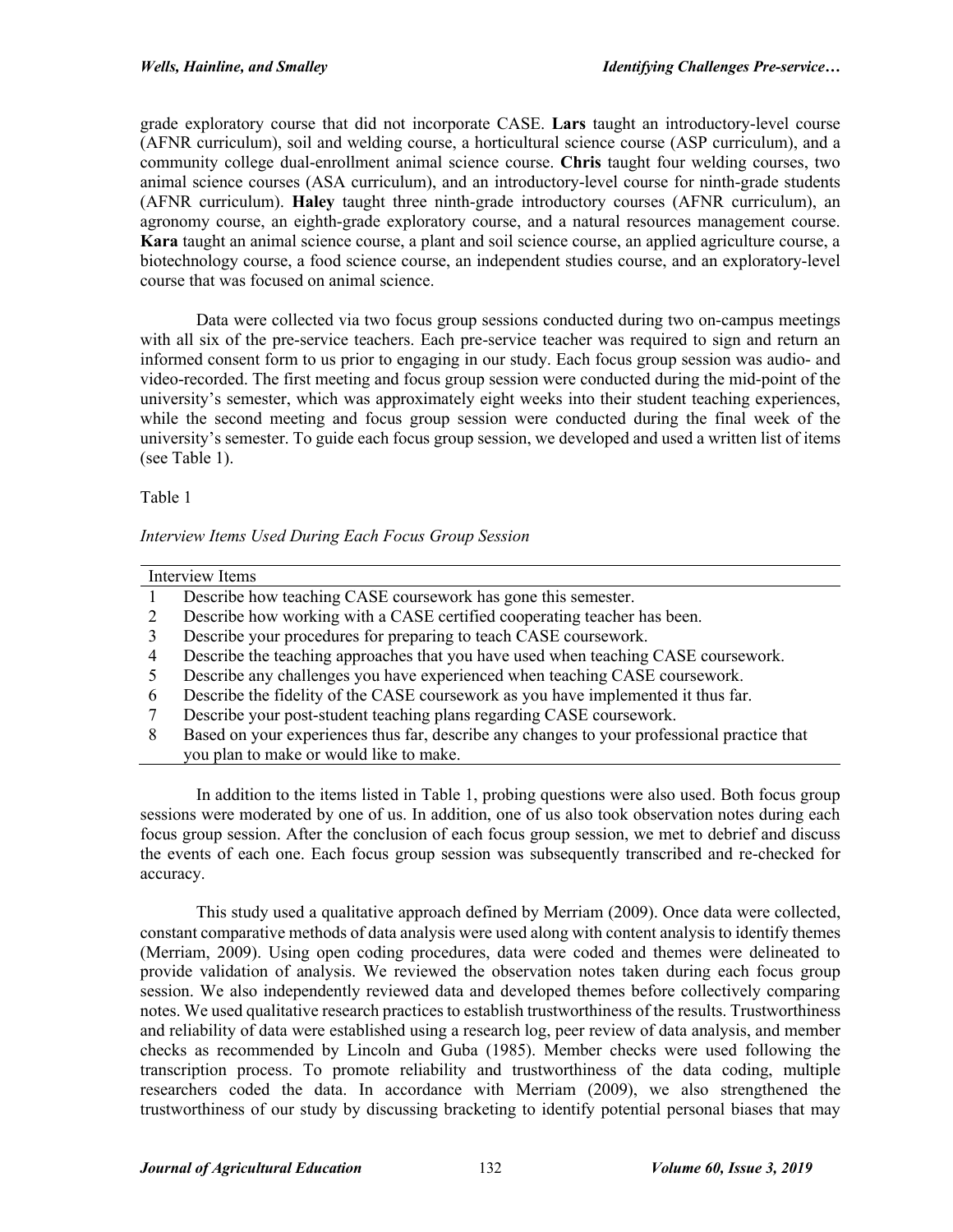have emerged based on our own experiences prior to this study. As researchers coding for the study, we each have differing and overlapping experiences regarding teaching and learning in SBAE settings, as we each formerly taught SBAE coursework, are all currently involved in the agricultural teacher preparation process in different capacities at the university, and are each actively engaged in SBAE in numerous settings and ways across the state. Two of us have several CASE certifications and have previously facilitated professional development training for pre-service and in-service teachers.

## **Results**

Three themes emerged from the data and included: 1) accessibility to resources; 2) influence of cooperating teachers; and 3) applicability of curriculum. Each theme is discussed in detail below.

## **Accessibility to Resources**

When the pre-service teachers were asked about challenges they faced while implementing CASE coursework during their student teaching experience, many pre-service teachers indicated accessibility to resources to teach the curriculum served as a barrier to teaching CASE materials. Of the six pre-service teachers who engaged in the focus group, only five were certified to teach the CASE AFNR curriculum. As part of their student teaching experience, some of the pre-service teachers were tasked with teaching various CASE curricula (e.g., ASP and ASA) which they were not certified in. Although the cooperating teachers were certified to teach the CASE curricula used in the various programs and had access to the curricula and supplies, some of the pre-service teachers struggled to gain access to appropriate CASE resources needed to prepare for and implement the CASE lessons. Aside from Chris, who received a copy of each curriculum from his cooperating teacher, Anna and Olga had limited access to the CASE curricula.

Anna had to borrow her cooperating teacher's laptop computer (on which a downloaded copy of the curriculum was stored) in order to prepare for lessons. After receiving the laptop, her cooperating teacher would watch her closely and constantly ask her if she was "almost done." After reflecting on these experiences, Anna stated that she "would probably use CASE more if I had the curriculum, but he only lets me use it off his computer." Similar to Anna's predicament, Olga indicated that her limited access to the CASE ASA curriculum hampered her ability to secure the necessary recourses she needed to effectively plan for each lesson. Olga noted that preparing for CASE AFNR lessons was easier because she was certified in the curriculum and she knew what was going on and could make appropriate preparations. Conversely, she had a much different experience when preparing for areas she was not certified in (i.e., ASA and ASP). When reflecting on her experiences, Olga stated, "It is frustrating to teach something that I am not certified in because my cooperating teacher won't let me know what [supplies] we need to order."

Chris indicated he had numerous positive experiences when planning and locating supplies for each CASE AFNR lesson. Since he had copies of each CASE curriculum he taught in his student teaching experience (i.e., AFNR and ASA), he was able to plan for each lesson at least one week in advance. His cooperating teacher already had a majority of the supplies for each lesson and he was able to organize lesson plans, gather needed supplies, and print off worksheets during his planning period.

When the pre-service teachers were discussing their lack of access to curriculum, one issue that arose was the legality associated with cooperating teachers (who were certified CASE teachers) sharing their copies of the curricula with pre-service teachers (who were not certified CASE teachers). Lars, Olga, and Anna were under the impression that it was illegal to share a curriculum which was copyrighted, although none of the pre-service teachers reported that he or she had a deep understanding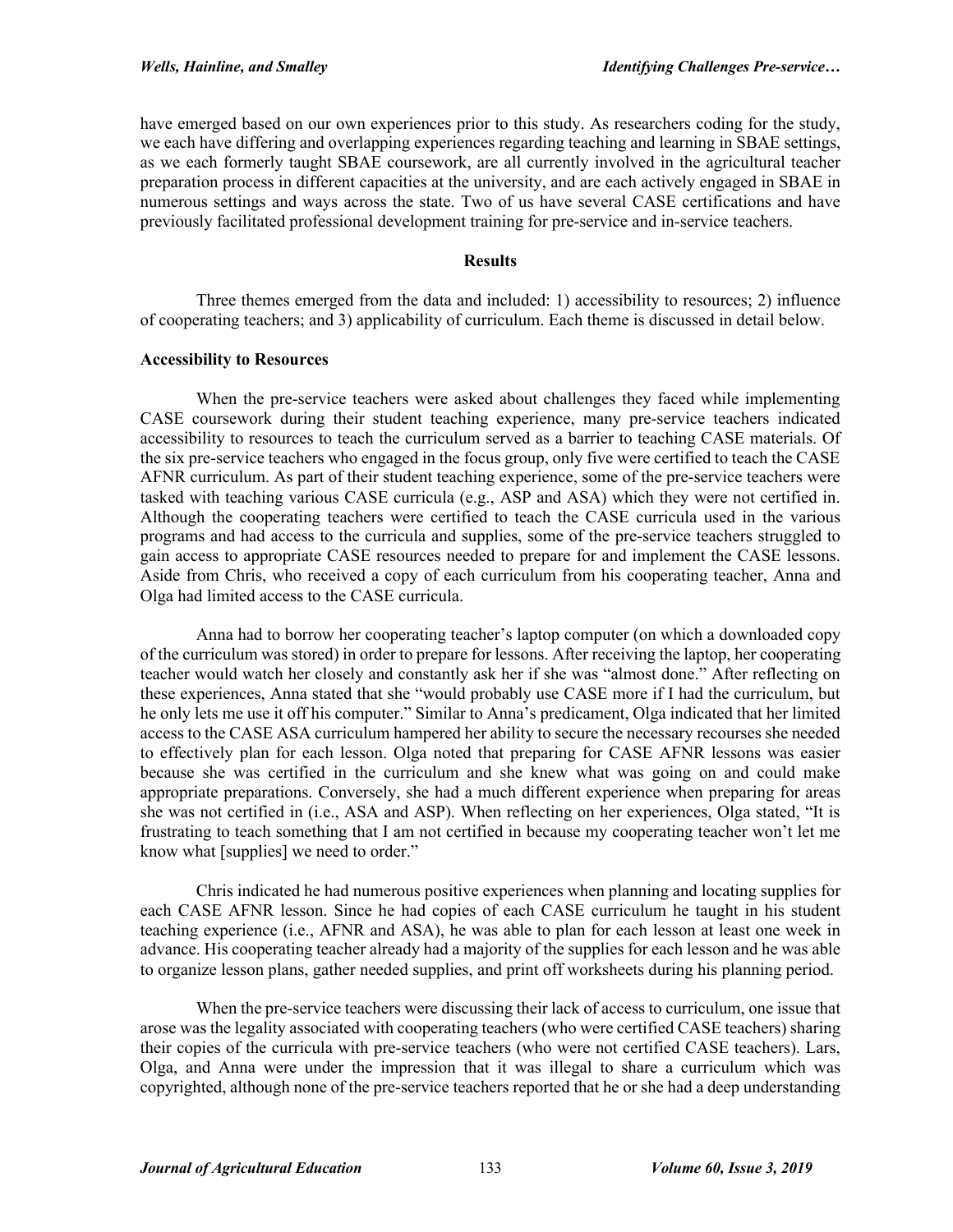of the laws, regulations, and/or stipulations associated with the guided dissemination of CASE curricula.

#### **Influence of Cooperating Teachers**

The pre-service teachers discussed the experiences they had when teaching CASE curricula in their student teaching experience and how their cooperating teachers had an impact on the use of the curriculum and their overall perceptions of CASE. The pre-service teachers noted their cooperating teachers held an authoritative role when determining how much of the CASE curricula should be used in their SBAE program. When asked about the percentage of CASE used in their student teaching courses, most of the pre-service teachers reported they used less than 10% of the available curriculum in each course (i.e., AFNR, ASA, and/or ASP). Haley, Lars, Anna, and Kara each reported that they used less than 10%, while Olga reported that she used approximately 30% of the available curricula. Chris reported using in excess of 90% of the available curricula.

When describing her cooperating teacher's perceptions of CASE, Anna said her "cooperating teacher [is only certified in] AFNR, and he hates CASE and I kind of feel the same way." She went on to say that she believed it was lazy teaching and that she and her cooperating teacher have only used a handful of CASE lessons. Haley shared a similar sentiment when discussing her cooperating teacher's perceptions of CASE. She offered that her "cooperating teacher does not believe in CASE. He thinks it is stupid because he has been teaching the same way for 20 years." Moreover, Haley believed that she was not going to be able to change the way her cooperating teacher teaches nor alter his perceptions of CASE curricula.

In contrast to Anna and Haley's negative perceptions of CASE brought about by their respective cooperating teachers, Chris's cooperating teacher had a positive perception of CASE. Chris explained that his cooperating teacher was entirely on-board with CASE and instead of just handing out CASE packets for the students to work on, he was highly engaged with the students throughout the process. Chris described a method of teaching with CASE that was student-centered whereas he and his cooperating teacher took the roles of active learners. Based on his experience with CASE during student teaching, he has a positive attitude toward CASE and has aspirations to pursue further CASE certifications. Chris emphasized the importance of keeping a positive attitude toward CASE and explained, "If you have the right attitude about [CASE lessons], it will go well, but if you don't, it is probably going to fail."

Although Chris had a positive attitude toward CASE and valued his cooperating teacher's zeal for the curricula, he did note his cooperating teacher made all the decisions when it came to the way CASE was implemented. For example, when Chris mentioned he wanted to tweak a couple of things in a CASE lesson, his cooperating teacher was not accepting of the changes and wanted to keep it the same. Chris further indicated his cooperating teacher would skip the CASE lessons that he did not like but Chris reported he did not have the same academic freedom. Anna had a similar experience in regard to her cooperating teacher who dictated the use of CASE in her student teaching placement. She mentioned when she wanted to use a CASE lesson in one of her units, her cooperating teacher would act like it was a hassle, which made her shy away from using the lessons. Anna shared when she has her own SBAE program she will enjoy having the freedom to use CASE curricula as she sees fit.

## **Applicability of Coursework**

The pre-service teachers noted a challenge they faced when implementing the CASE curricula was augmenting the curricula to fit their local program needs and facilitate applicable learning for their students. Some of the pre-service teachers indicated CASE curricula were too advanced for the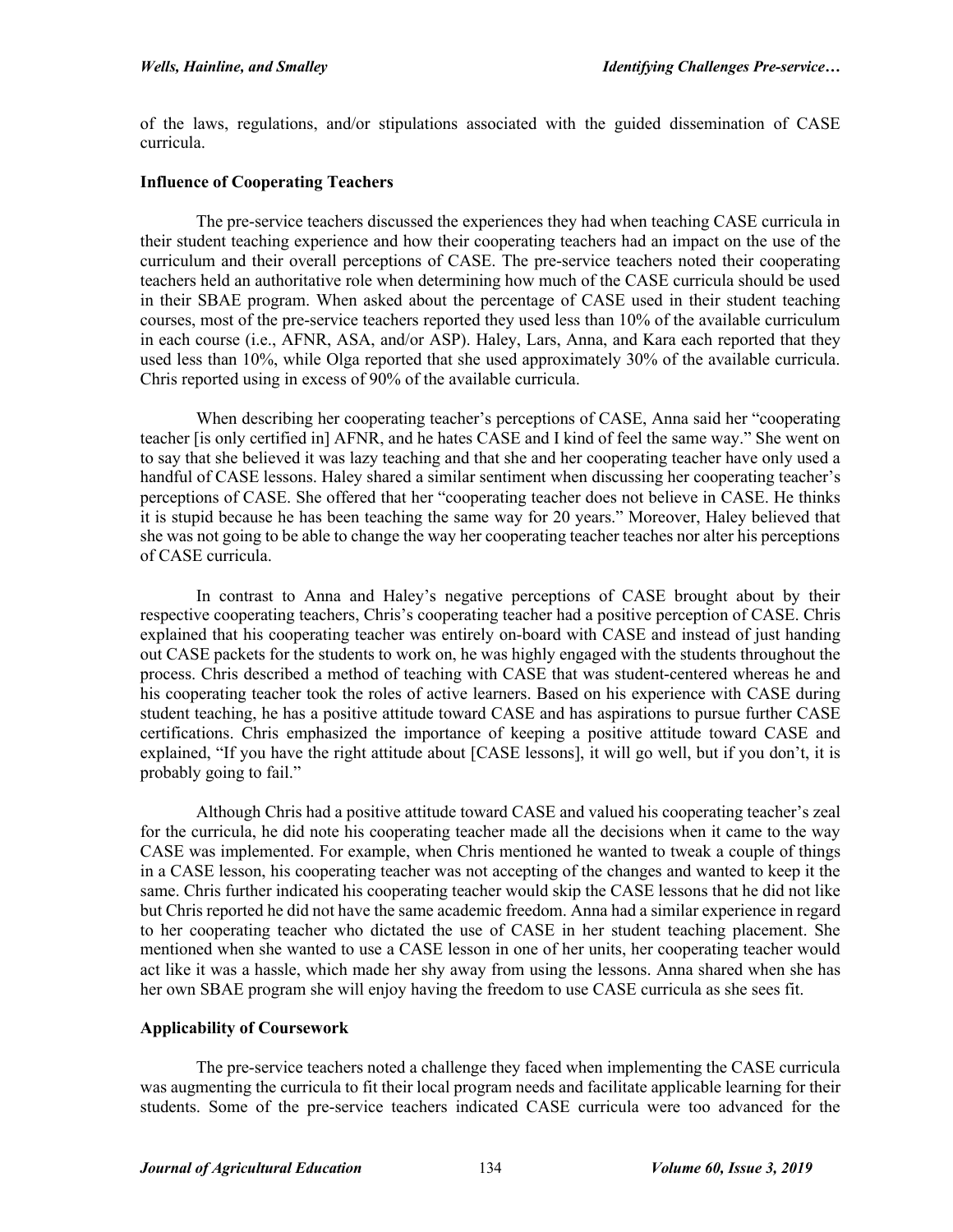secondary students in their classrooms. For example, Lars noted most of the students in his program in the southern region of the state are not going to go into higher education and might not need the heavy science-based curriculum. In agreement with Lars, Anna said, "Out of all of my seniors, only three are going to college. That is just how it is." Olga believed that some of the AFNR curriculum was worthwhile, but noted that her students shut down when they figured out they were going to be engaging in a CASE lesson. She also thought that the lessons were too intense for her students and had too many conclusion questions at the end of the lesson. Olga stated, "Some kids can't write complete sentences, so it is hard for them to do the conclusion questions." To mitigate the intensity of the lesson, she would just pick one conclusion question and would use it as a quiz grade.

Haley reported it was hard to engage her students in CASE lessons because they already had bad experiences with the curricula. She said that her biotechnology course students would become unruly anytime they saw the CASE logo. She attempted to explain how the CASE activities were handson but her students would argue back and say the CASE curricula were designed for graduate students. Based on the pre-service teachers' comments, it appears as if they understood the value of the curricula but believed that it might be too advanced for many of the students they were teaching.

The pre-service teachers also believed CASE curricula were not directly applicable to their local programs. Some of the pre-service teachers (i.e., Olga, Haley, and Lars) indicated that the CASE curricula were not production agriculture-focused enough to be applicable for the students in their areas. Olga noted most of her kids are going to be going back to the farm after graduation and their productionoriented learning needs were not addressed by the CASE curricula. In agreement with Olga, Haley offered that when she taught the AFNR curriculum during her student teaching experience, the curriculum only related back to the agricultural industry one or two times.

Anna indicated that she had a difficult time fitting the curricula into her cooperating teacher's local program because the school she student taught at used standards-based grading. Anna explained that she struggled to assign standards to certain parts of the CASE lessons and indicated, "I just feel like CASE is hard because I would have to make a million rubrics for them to use CASE." While she was frustrated with the applicability of the curricula based on the assessment of student work, she agreed that the curricula provide a suitable foundation upon which to adapt lessons. Kara and Chris also expressed the same feelings regarding how they would restructure the curriculum to fit their programs. As an example of adapting the curricula to fit local needs, Kara explained when she taught a CASE lesson on calculating yields she took all her students out to her cooperating teacher's corn and soybean fields. Kara indicated she held class out in the field for about a week and then came back to the classroom to calculate the yields from each crop field.

Regarding the augmentation of lessons to fit local program needs, Chris noted some CASE AFNR lessons were not feasible in his program, so he and his cooperating teacher had to tweak the assignments. For example, during the lesson where the students were assigned to seek out and interview someone in an industry they aspired to be in, Chris indicated that he and his cooperating teacher understood that this would be an unrealistic expectation for many of their students. Chris mentioned when he teaches the topic in the future he will modify it to where the students will research a career they want to pursue and have guest speakers come in and talk about their careers instead of skipping the lesson entirely. Further, Chris added he normally taught the CASE lessons and then he would spend time connecting the content of the lesson to the "real world."

## **Conclusions, Discussion, Recommendations, and Implications**

The pre-service teachers identified several challenges in teaching CASE coursework during their student teaching experiences. These challenges fit into three broad themes including: 1)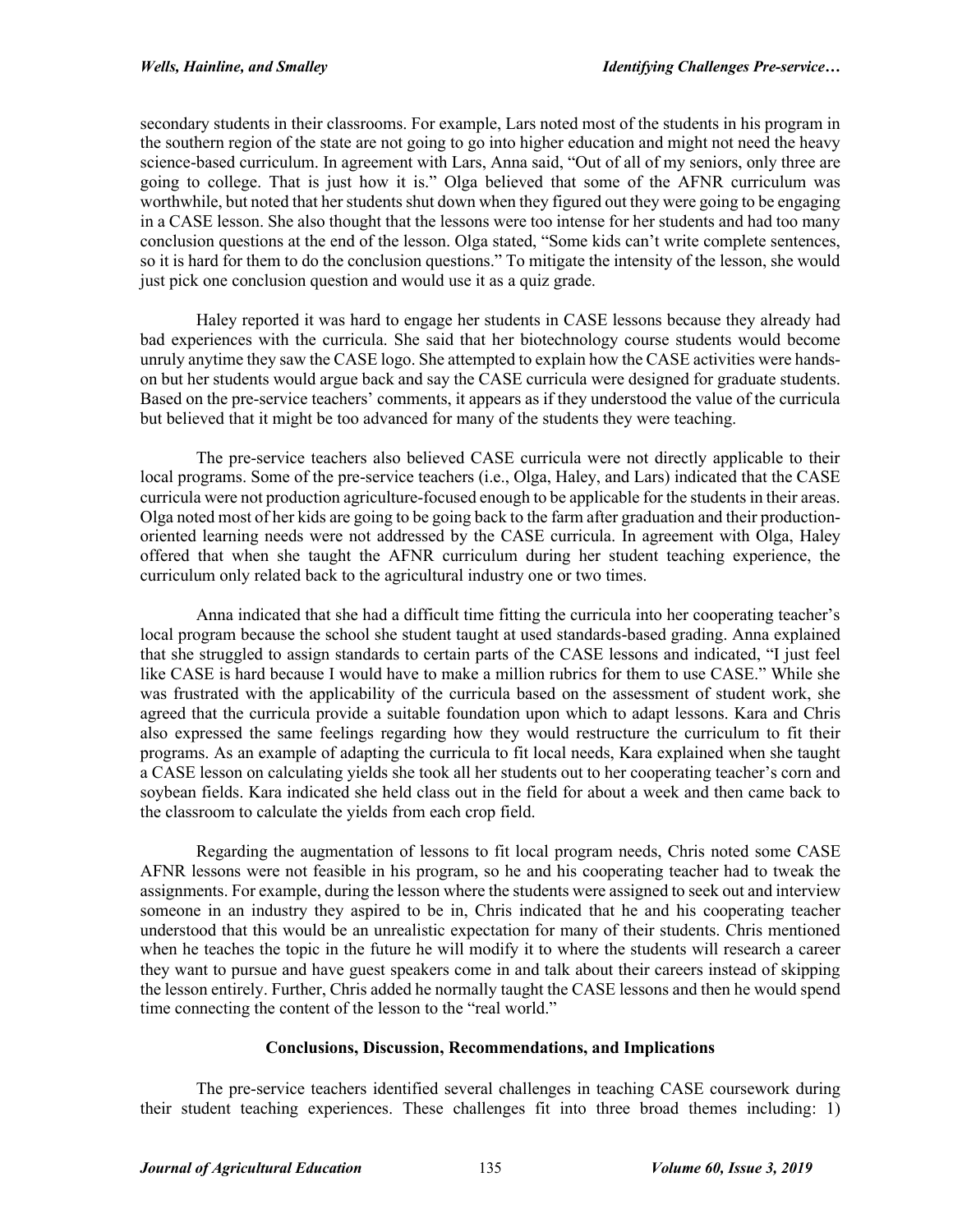accessibility to resources; 2) influence of cooperating teachers; and 3) applicability of coursework based on local needs. We concluded that some of these challenges were through no fault of the preservice teachers; rather, these challenges were more restricted to their individual placement sites' characteristics (e.g., local industry presence, student demographics, etc.) and cooperating teachers' actions, attitudes, and motives, while some challenges were related to the pre-service teachers' attitudes toward CASE coursework. Our results highlight the need for high-quality experiences in placements that are suitable for enriching pre-service teachers' experiences (Wells et al., 2018).

Student teaching is the capstone portion of the agricultural teacher preparation process and should consequently be used as a tool for enriching abilities and self-efficacies for developing into professional educators (Edgar et al., 2011). As the day-to-day leaders and facilitators for student teachers, cooperating teachers serve to help guide them as they transition into these new professional identities (Smalley et al., 2015b). Good, positive experiences are effective for teaching and learning, as expressed by Dewey (1938), and can serve to ensure student teachers are being exposed to ideas and concepts which will positively shape their own practices as future in-service teachers. Through applying concepts of experiential learning theory (Kolb, 2015), we hope that allowing pre-service teachers to reflect upon their experiences (i.e., identifying challenges associated with teaching CASE courses during student teaching) at differing points throughout their student teaching experiences will help them to better understand their professional practice needs and desires moving forward.

Considering CASE adoption is widespread across the United States (CASE, n.d.a), we believe an opportunity to study how pre-service teachers who were engaged in their student teaching experiences interacted with CASE was of importance and relevance. Moreover, the identification of challenges associated with teaching CASE coursework helps the profession to develop strategies to better prepare pre-service teachers to engage in teaching CASE courses during their student teaching experiences. We suggest agricultural teacher educators work closely with CASE personnel and other SBAE stakeholders to ensure pre-service teachers receive substantial, high-quality, and meaningful exposure to CASE coursework via pre-service teacher institutes and other avenues at some point prior to student teaching. CASE certification is currently offered for pre-service teachers at several agricultural teacher preparation programs throughout the country (CASE, n.d.c). This approach could be a practical solution to ensuring that pre-service teachers are ready to teach CASE coursework prior to student teaching. Additionally, while not all pre-service teachers will lead CASE coursework during their student teaching experiences, the exposure to CASE coursework could help to influence decisions about whether to consider adopting CASE in their own SBAE programs.

The pre-service teachers were concerned with the legality of teaching a curriculum without proper certification. Teacher educators should inform pre-service teachers and cooperating teachers about CASE's student teacher placement policy. Specifically:

In the event of a CASE certified teacher serving as a cooperating teacher to a pre-service teacher, student teacher access is permitted. Student teachers may access and teach CASE curricula under the mentorship and supervision of the CASE certified teacher during their student teaching placement. However, student teachers cannot teach or utilize any CASE curricula after completing student teaching unless they complete a CASE certification. All copies of the CASE curricula must be removed from the student teacher's possession upon the completion of student teaching, including any files in their computer program files. (CASE, n.d.)

Lambert et al. (2014) highlighted experienced teachers' notations which perhaps pre-service teachers lack the requisite experience and maturity to properly and proactively implement CASE coursework during their early-career teaching practices. The pre-service teachers in the present study cited lack of experience as a barrier to teaching CASE coursework, even after undergoing pre-service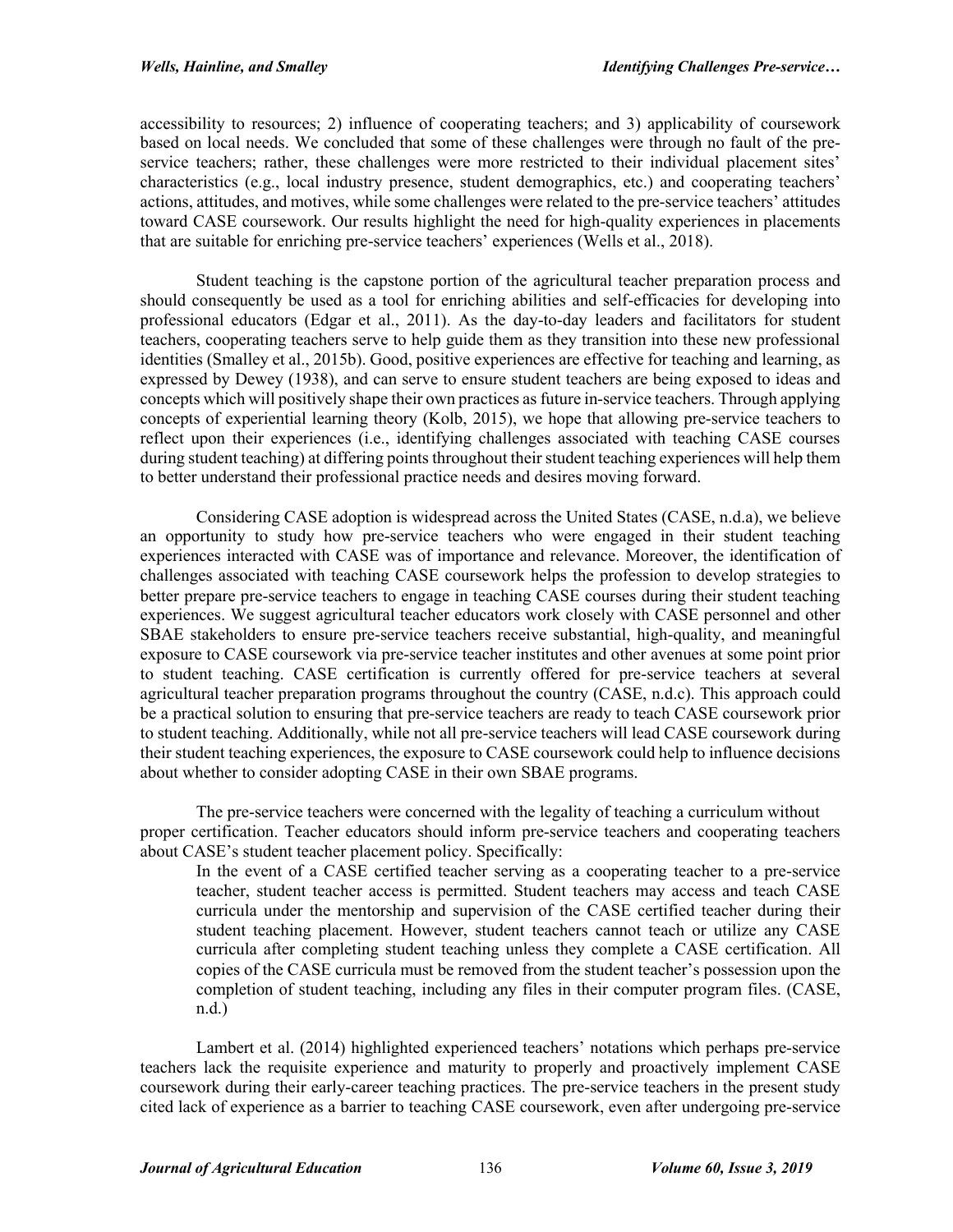teacher-focused CASE training. Stressful and frustrating factors are commonplace for teachers (Solomonson, Korte, Thieman, Retallick, & Keating, 2018) and we question if some pre-service teachers were stressed about their student teaching experience in general and could have expressed any broader issues within their student teaching experiences during the CASE focus group sessions. As such, perhaps their challenges were not simply about teaching CASE coursework during their student teaching experiences but were about other things they experienced.

We found it interesting some pre-service teachers believed teaching CASE coursework in many SBAE programs may undercut the production agriculture focus of SBAE programs in local communities. Moreover, some pre-service teachers also noted their beliefs that CASE coursework is too academically-advanced for many students, thus leading to frustrations on the SBAE students' parts. This should be of cause for concern, especially since SBAE has worked to transform itself from vocational agriculture with a focus on production-oriented content to more modern, academicallyoriented coursework called for by the National Research Council (1988). While SBAE programs are designed to be locally-focused and oriented to address local needs (Phipps, Osborne, Dyer, & Ball, 2008), they must remain effective on multiple fronts (e.g., appealing to multiple types of learners to encourage and sustain enrollment and progress over the long term) (Thoron et al., 2016). As noted by Baker et al. (2015), a blend of academically-enhanced content can co-exist in traditional, productionoriented SBAE programs when purpose and planning are applied.

We do emphasize that readers should interpret our results carefully and bear in mind that our findings are not generalizable to a broader audience beyond the present group of pre-service teachers. The CASE courses could prove valuable to developing high-quality SBAE programs that will help to fulfill a broader mission of effectiveness of programming (Thoron et al., 2016). As the need for academically-robust SBAE programs becomes greater and for SBAE teachers to heed these calls (McKim et al., 2016), SBAE stakeholders must be prepared to practice and implement habits that make them effective (Roberts & Dyer, 2004). Pre-service teachers see that there is value in enhancing the academic rigor of SBAE (Haynes et al., 2014). Moreover, the enhancement of academic content in SBAE programs does not necessarily mean traditional activities associated with SBAE, such as exhibiting livestock, building trailers in an agricultural mechanics laboratory, and so forth, are replaced or phased out; rather, such activities can be supplemented with academically-enhanced activities which help to enrich the SBAE experience for all involved parties (Baker et al., 2015).

Meaningful, practical research efforts should be undertaken to better understand the broader range of experiences pre-service teachers have when teaching CASE coursework at their respective student teaching sites. Moreover, we believe that such efforts should be extended to include early-career teachers as well. Both qualitative and quantitative research designs could be useful. Such scholarship could serve to guide the profession and its stakeholders forward as we work to enhance the impact of quality SBAE and agricultural teacher preparation programs. As effective teachers will continue to be responsible for bringing SBAE programs into the 21<sup>st</sup> century, preparation and engagement in professional trends must occur (Roberts & Dyer, 2004).

## **References**

- Al-Awidi, H., & Alghazo, I. M. (2012). The effect of student teaching experience on pre-service elementary teachers' self-efficacy beliefs for technology integration in the UAE. *Educational Technology Research and Development, 60*(5), 923-941. doi:10.1007/s11423-012-9239-4
- Baker, M. A., Bunch, J. C., & Kelsey, K. D. (2015). An instrumental case study of effective science integration in a traditional agricultural education program. *Journal of Agricultural Education, 56*(1), 221-236. doi:10.5032/jae.2015.01221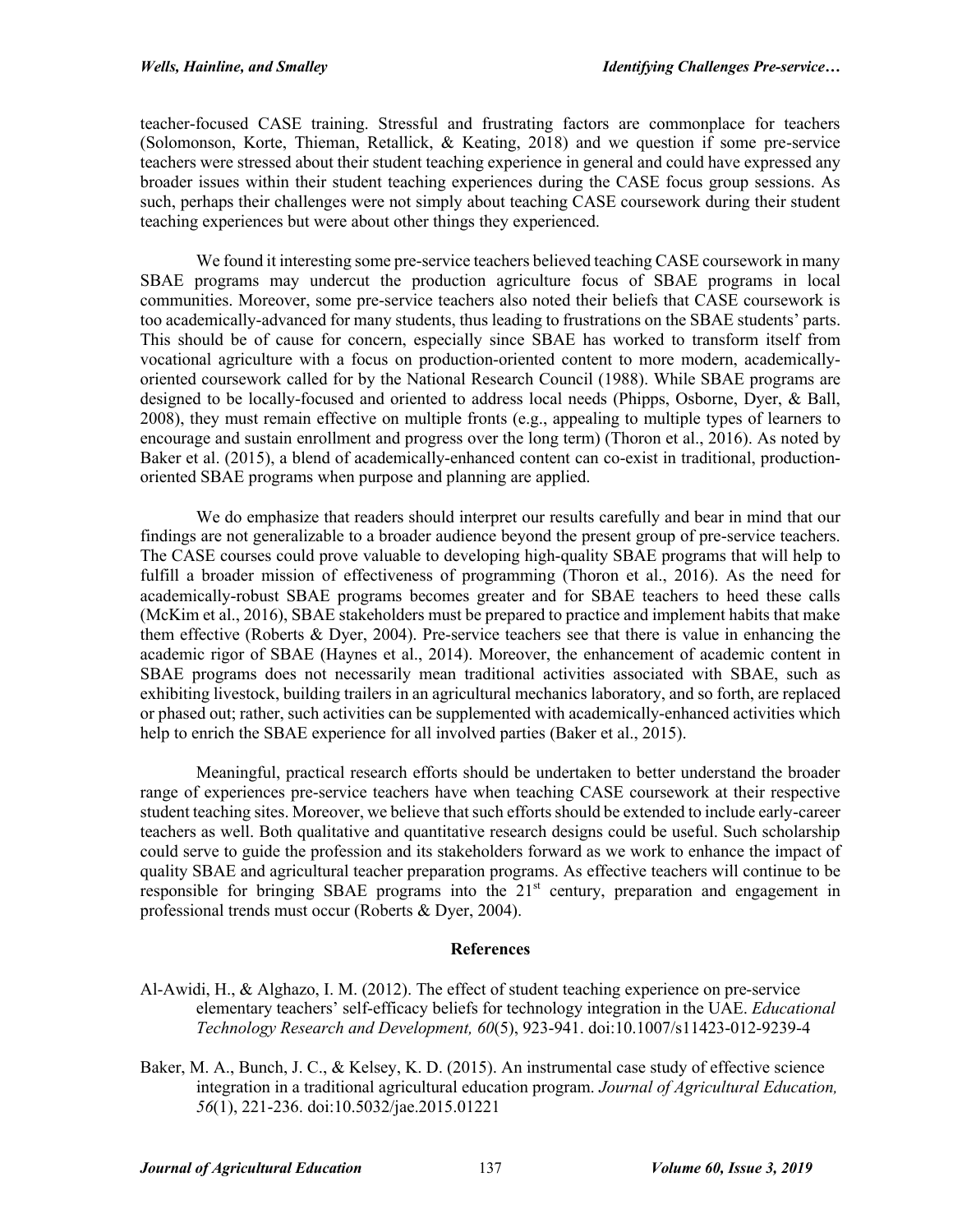- Baker, M. A., Culbertson, A. L., Robinson, J. S., & Ramsey, J. W. (2017). Seeing what they see  $-A$ photovoice analysis of exploratory early field experiences. *Journal of Agricultural Education, 58*(2), 252-267. doi:10.5032/jae.2017.02252
- Baker, M. A., Robinson, J. S., & Kolb, D. A. (2012). Aligning Kolb's experiential learning theory with a comprehensive agricultural education model. *Journal of Agricultural Education, 53*(4), 1-16. doi:10.5032/jae.2012.04001
- Balschweid, M. A., & Thompson, G. W. (2002). Integrating science in agricultural education: Attitudes of Indiana agricultural science and business teachers. *Journal of Agricultural Education, 43*(2), 1-10. doi:10.5032/jae.2002.02001
- Curriculum for Agricultural Science Education. (n.d.a). *CASE certified teachers*. Retrieved from http://www.case4learning.org/index.php/certification/field-test-sites
- Curriculum for Agricultural Science Education. (n.d.b). *Mission and vision*. Retrieved from http://www.case4learning.org/index.php/about-case/vision
- Curriculum for Agricultural Science Education (n.d.c). *Pre-service certification*. Retrieved from http://www.case4learning.org/index.php/certification/pre-service-certification
- Curriculum for Agricultural Science Education (n.d.d). *Student teacher placement policy*. Retrieved from https://www.case4learning.org/certification/student-teacher-placement-policy
- Dewey, J. (1938). *Experience and education*. New York, NY: Collier.
- Edgar, D. W., Roberts, T. G., & Murphy, T. H. (2011). Exploring relationships between teaching efficacy and student teacher-cooperating teacher relationships. *Journal of Agricultural Education, 52*(1), 9-18. doi:10.5032/jae.2011.01009
- Edwards, M. C., & Briers, G. E. (2001). Cooperating teachers' perceptions of important elements of the student teaching experience: A focus group approach with quantitative follow-up. *Journal of Agricultural Education, 42*(3), 30-41. doi:10.5032/jae.2001.03030
- Feiman-Nemser, S., & Buchmann, M. (1987). When is student teaching teacher education? *Teaching and Teacher Education, 3*(4), 255-273. Retrieved from https://ac.elscdn.com/0742051X87900199/1-s2.0-0742051X87900199-main.pdf?\_tid=3d6f5931-114d-47c1-a40a-9832bb74a486&acdnat=1539113995\_2f236ae02e0d35ce1484f35aa69a4e09
- Haynes, J. C., Gill, B. E., Chumbley, S. B., & Slater, T. F. (2014). A cross-case comparison of the academic integration human capital pre-service agricultural educators retain prior to their teaching internship. *Journal of Agricultural Education, 55*(5), 191-206. doi:10.5032/jae.2014.05191
- Kolb, D. A. (2015). *Experiential learning: Experience as the source of learning and development* (2<sup>nd</sup> ed.). Upper Saddle River, NJ: Pearson Education.
- Krysher, S., Robinson, J. S., Montgomery, D., & Edwards, M. C. (2012). Perceptions of teaching ability during the student teaching experience in agricultural education. *Journal of Agricultural Education, 53*(4), 29-40. doi:10.5032/jae.2012.04029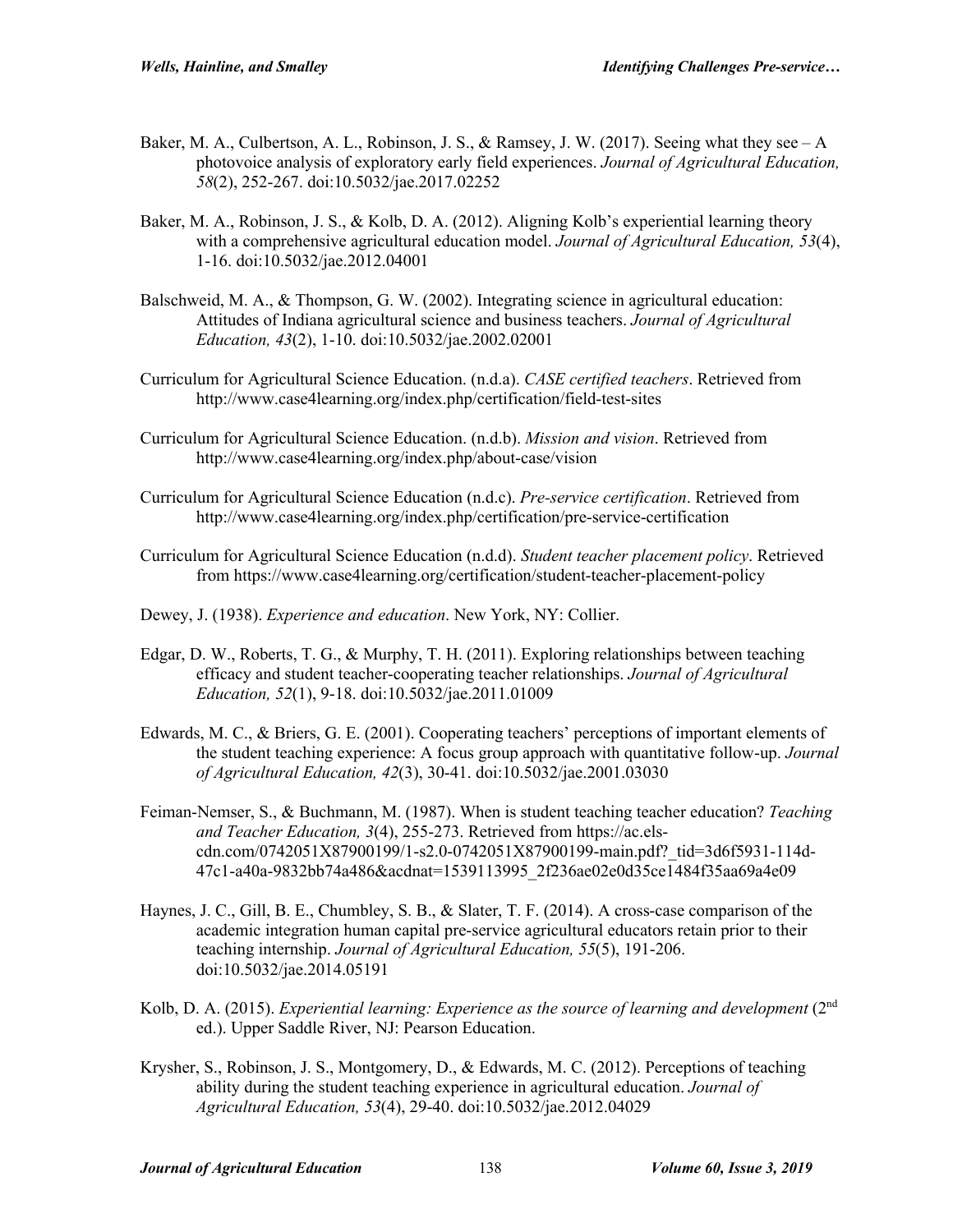- Lambert, M. D., Velez, J. J., & Elliott, K. M. (2014). What are the teachers' experiences when implementing the Curriculum for Agricultural Science Education? *Journal of Agricultural Education, 55*(4), 100-115. doi:10.5032/jae.2014.04100
- Lincoln, Y. S., & Guba, E. G. (1985). *Naturalistic inquiry*. Newbury Park, CA: Sage Publications.
- McKim, A. J., Sorensen, T. J., & Velez, J. J. (2016). Exploring the role of agriculture teachers in core academic integration. *Journal of Agricultural Education, 57*(4), 1-15. doi:10.5032/jae.2016.04001
- Merriam, S. B. (2009). *Qualitative research in practice: Examples for discussion and analysis.* San Francisco, CA: Jossey-Bass.
- National Research Council. (1988). *Understanding agriculture: New directions for education*. Danville, IL: Interstate.
- Phipps, L. J., Osborne, E. W., Dyer, J. E., & Ball, A. (2008). *Handbook on agricultural education in public schools* (6<sup>th</sup> ed.). Clifton Park, NY: Thomson Delmar Learning.
- Rank, B. D., & Smalley, S. W. (2017). Students' perceptions of school-based agricultural education through an initial early field experience. *Journal of Agricultural Education, 58*(3), 310-322. doi:10.5032/jae.2017.03310
- Roberts, T. G. (2006). A philosophical examination of experiential learning theory for agricultural educators. *Journal of Agricultural Education, 47*(1), 17-29. doi:10.5032/jae.2006.01017
- Roberts, T. G., & Dyer, J. E. (2004). Characteristics of effective agriculture teachers. *Journal of Agricultural Education, 45*(4), 82-95. doi:10.5032/jae.2004.04082
- Smalley, S. W., Retallick, M. S., & Paulsen, T. H. (2015a). Relevance of student teaching skills and activities from the perspective of the student teacher. *Journal of Agricultural Education, 56*(1), 73-91. doi:10.5032/jae.2015.01073
- Smalley, S. W., Retallick, M. S., & Paulsen, T. H. (2015b). Cooperating teachers' perspectives of student teaching skills and activities. *Journal of Agricultural Education, 56*(4), 123-137. doi:10.5032/jae.2015.04137
- Solomonson, J. K., Korte, D. S., Thieman, E. B., Retallick, M. S., & Keating, K. H. (2018). Factors contributing to Illinois school-based agriculture teachers' final decision to leave the classroom. *Journal of Agricultural Education, 59*(2), 321-342. doi:10.5032/jae.2018.02321
- Stripling, C. T., Thoron, A. C., & Estepp, C. M. (2014). Learning activities utilized and readiness for the student teaching internship. *Journal of Agricultural Education, 55*(4), 148-161. doi:10.5032/jae.2014.04148
- Stubbs, E. A., & Myers, B. E. (2015). Multiple case study of STEM in school-based agricultural education. *Journal of Agricultural Education, 56*(2), 188-203. doi:10.5032/jae.2015.02188